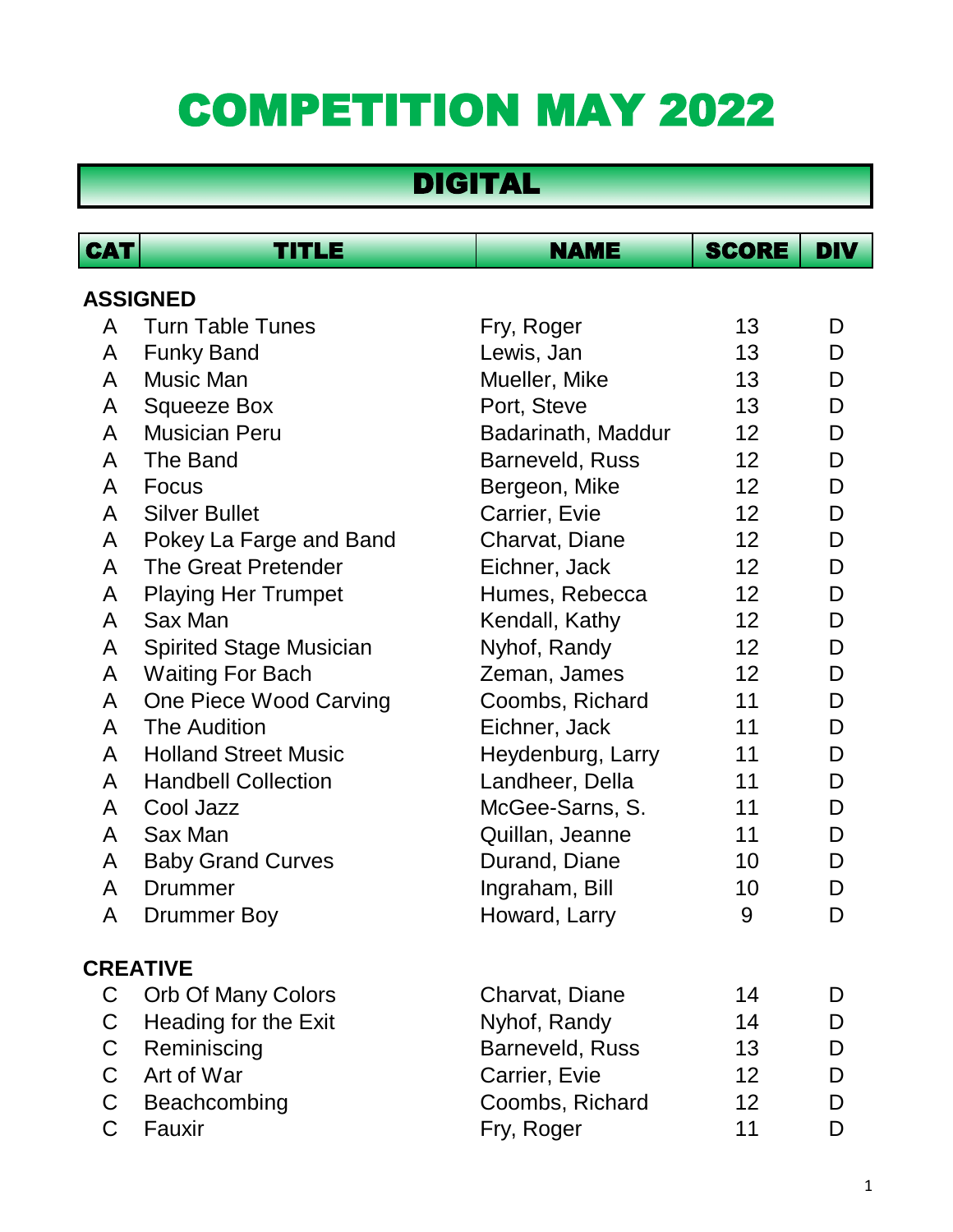| <b>Church Salem Mass</b><br>11<br>Howard, Larry<br>D<br>C<br><b>Zoom Guitar</b><br>C<br>Ingraham, Bill<br>10<br>D<br><b>PHOTOJOURNALISM</b><br>14<br>Maasai Village Children<br>Knapp, Jim<br>J<br>D<br>4H Devotion 2142<br>J<br>Quillan, Jeanne<br>14<br>D<br>Eichner, Jack<br><b>Adding Finishing Touches</b><br>12<br>D<br>J<br><b>Ceramic Maker</b><br>Kendall, Kathy<br>12 <sup>2</sup><br>J<br>D<br>I Got It!<br>Landheer, Della<br>12<br>D<br>J<br><b>MONOCHROME</b><br><b>Dunes Grand Haven</b><br>13<br>M<br>Howard, Larry<br>D<br>Humes, Rebecca<br>13<br>Sophia Shadowed<br>D<br>M<br><b>Terracotta Warriors</b><br>Knapp, Jim<br>13<br>M<br>D<br>Lewis, Jan<br>13<br>M<br><b>Biosphere Tower</b><br>D<br>12<br><b>Delicate Strings</b><br>Charvat, Diane<br>D<br>M<br>Perdido Bay By Moonlight<br>Coombs, Richard<br>11<br>D<br>M<br><b>Hoover Dam Bridge</b><br>Fry, Roger<br>11<br>D<br>M<br><b>Great Horned</b><br>Mueller, Mike<br>11<br>D<br>M<br>Port, Steve<br><b>Casual Elegance</b><br>11<br>D<br>M<br>Laid Out<br>D<br>M<br>Ingraham, Bill<br>10<br><b>NATURE</b><br>13<br>N<br><b>Killer Jay</b><br>Bergeon, Mike<br>D<br><b>Broad Winged Hawk</b><br>N<br>Durand, Diane<br>13<br>D<br><b>Cold Swim</b><br>N<br>Knapp, Jim<br>13<br>D |
|--------------------------------------------------------------------------------------------------------------------------------------------------------------------------------------------------------------------------------------------------------------------------------------------------------------------------------------------------------------------------------------------------------------------------------------------------------------------------------------------------------------------------------------------------------------------------------------------------------------------------------------------------------------------------------------------------------------------------------------------------------------------------------------------------------------------------------------------------------------------------------------------------------------------------------------------------------------------------------------------------------------------------------------------------------------------------------------------------------------------------------------------------------------------------------------------------------------------------------------------------------------|
|                                                                                                                                                                                                                                                                                                                                                                                                                                                                                                                                                                                                                                                                                                                                                                                                                                                                                                                                                                                                                                                                                                                                                                                                                                                              |
|                                                                                                                                                                                                                                                                                                                                                                                                                                                                                                                                                                                                                                                                                                                                                                                                                                                                                                                                                                                                                                                                                                                                                                                                                                                              |
|                                                                                                                                                                                                                                                                                                                                                                                                                                                                                                                                                                                                                                                                                                                                                                                                                                                                                                                                                                                                                                                                                                                                                                                                                                                              |
|                                                                                                                                                                                                                                                                                                                                                                                                                                                                                                                                                                                                                                                                                                                                                                                                                                                                                                                                                                                                                                                                                                                                                                                                                                                              |
|                                                                                                                                                                                                                                                                                                                                                                                                                                                                                                                                                                                                                                                                                                                                                                                                                                                                                                                                                                                                                                                                                                                                                                                                                                                              |
|                                                                                                                                                                                                                                                                                                                                                                                                                                                                                                                                                                                                                                                                                                                                                                                                                                                                                                                                                                                                                                                                                                                                                                                                                                                              |
|                                                                                                                                                                                                                                                                                                                                                                                                                                                                                                                                                                                                                                                                                                                                                                                                                                                                                                                                                                                                                                                                                                                                                                                                                                                              |
|                                                                                                                                                                                                                                                                                                                                                                                                                                                                                                                                                                                                                                                                                                                                                                                                                                                                                                                                                                                                                                                                                                                                                                                                                                                              |
|                                                                                                                                                                                                                                                                                                                                                                                                                                                                                                                                                                                                                                                                                                                                                                                                                                                                                                                                                                                                                                                                                                                                                                                                                                                              |
|                                                                                                                                                                                                                                                                                                                                                                                                                                                                                                                                                                                                                                                                                                                                                                                                                                                                                                                                                                                                                                                                                                                                                                                                                                                              |
|                                                                                                                                                                                                                                                                                                                                                                                                                                                                                                                                                                                                                                                                                                                                                                                                                                                                                                                                                                                                                                                                                                                                                                                                                                                              |
|                                                                                                                                                                                                                                                                                                                                                                                                                                                                                                                                                                                                                                                                                                                                                                                                                                                                                                                                                                                                                                                                                                                                                                                                                                                              |
|                                                                                                                                                                                                                                                                                                                                                                                                                                                                                                                                                                                                                                                                                                                                                                                                                                                                                                                                                                                                                                                                                                                                                                                                                                                              |
|                                                                                                                                                                                                                                                                                                                                                                                                                                                                                                                                                                                                                                                                                                                                                                                                                                                                                                                                                                                                                                                                                                                                                                                                                                                              |
|                                                                                                                                                                                                                                                                                                                                                                                                                                                                                                                                                                                                                                                                                                                                                                                                                                                                                                                                                                                                                                                                                                                                                                                                                                                              |
|                                                                                                                                                                                                                                                                                                                                                                                                                                                                                                                                                                                                                                                                                                                                                                                                                                                                                                                                                                                                                                                                                                                                                                                                                                                              |
|                                                                                                                                                                                                                                                                                                                                                                                                                                                                                                                                                                                                                                                                                                                                                                                                                                                                                                                                                                                                                                                                                                                                                                                                                                                              |
|                                                                                                                                                                                                                                                                                                                                                                                                                                                                                                                                                                                                                                                                                                                                                                                                                                                                                                                                                                                                                                                                                                                                                                                                                                                              |
|                                                                                                                                                                                                                                                                                                                                                                                                                                                                                                                                                                                                                                                                                                                                                                                                                                                                                                                                                                                                                                                                                                                                                                                                                                                              |
|                                                                                                                                                                                                                                                                                                                                                                                                                                                                                                                                                                                                                                                                                                                                                                                                                                                                                                                                                                                                                                                                                                                                                                                                                                                              |
|                                                                                                                                                                                                                                                                                                                                                                                                                                                                                                                                                                                                                                                                                                                                                                                                                                                                                                                                                                                                                                                                                                                                                                                                                                                              |
|                                                                                                                                                                                                                                                                                                                                                                                                                                                                                                                                                                                                                                                                                                                                                                                                                                                                                                                                                                                                                                                                                                                                                                                                                                                              |
| This Is My Pond!<br>Landheer, Della<br>N<br>13<br>D                                                                                                                                                                                                                                                                                                                                                                                                                                                                                                                                                                                                                                                                                                                                                                                                                                                                                                                                                                                                                                                                                                                                                                                                          |
| Badarinath, Maddur<br>N<br><b>Rainbow Mountain</b><br>12<br>D                                                                                                                                                                                                                                                                                                                                                                                                                                                                                                                                                                                                                                                                                                                                                                                                                                                                                                                                                                                                                                                                                                                                                                                                |
| Eagle Takes Grebe<br>Bergeon, Mike<br>N<br>12<br>D                                                                                                                                                                                                                                                                                                                                                                                                                                                                                                                                                                                                                                                                                                                                                                                                                                                                                                                                                                                                                                                                                                                                                                                                           |
| N<br>Ahh That Feels Good<br>Eichner, Jack<br>12 <sub>2</sub><br>D                                                                                                                                                                                                                                                                                                                                                                                                                                                                                                                                                                                                                                                                                                                                                                                                                                                                                                                                                                                                                                                                                                                                                                                            |
| N<br>Majestic<br>Howard, Larry<br>12<br>D                                                                                                                                                                                                                                                                                                                                                                                                                                                                                                                                                                                                                                                                                                                                                                                                                                                                                                                                                                                                                                                                                                                                                                                                                    |
| Sun Lit Cactus<br>Kendall, Kathy<br>12<br>N<br>D<br>Mueller, Karen<br>N<br><b>Shallow Puddle</b><br>$12 \overline{ }$<br>D                                                                                                                                                                                                                                                                                                                                                                                                                                                                                                                                                                                                                                                                                                                                                                                                                                                                                                                                                                                                                                                                                                                                   |
| N<br><b>Among First Blooms</b><br>Mueller, Steve<br>12<br>D                                                                                                                                                                                                                                                                                                                                                                                                                                                                                                                                                                                                                                                                                                                                                                                                                                                                                                                                                                                                                                                                                                                                                                                                  |
| N<br><b>Pink Lady Slipper</b><br>McGee-Sarns, S.<br>11<br>D                                                                                                                                                                                                                                                                                                                                                                                                                                                                                                                                                                                                                                                                                                                                                                                                                                                                                                                                                                                                                                                                                                                                                                                                  |
| Calypso<br>Mueller, Mike<br>N<br>11<br>D                                                                                                                                                                                                                                                                                                                                                                                                                                                                                                                                                                                                                                                                                                                                                                                                                                                                                                                                                                                                                                                                                                                                                                                                                     |
| <b>Columbine Table cliffs</b><br>Mueller, Steve<br>11<br>N<br>D                                                                                                                                                                                                                                                                                                                                                                                                                                                                                                                                                                                                                                                                                                                                                                                                                                                                                                                                                                                                                                                                                                                                                                                              |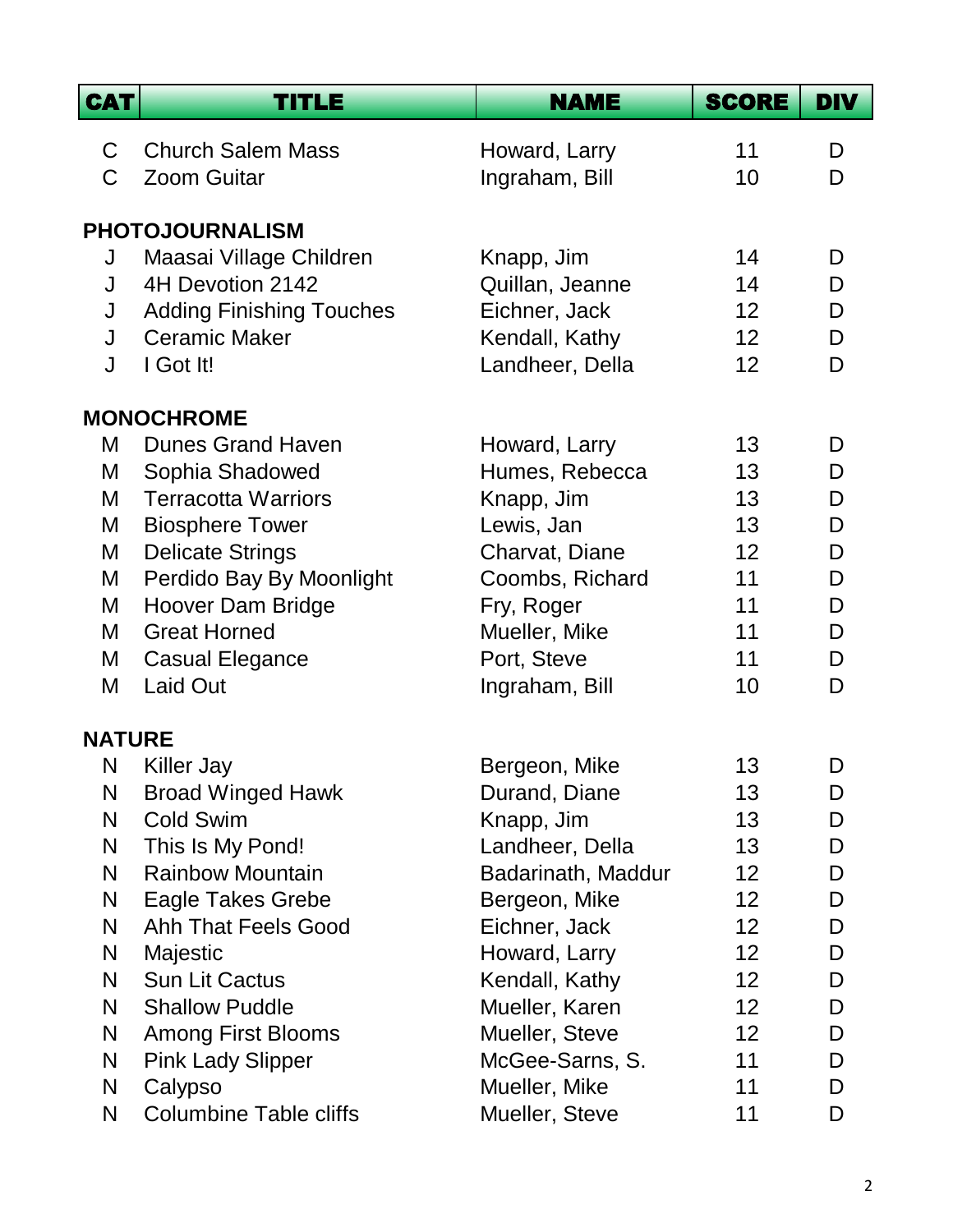| <b>CAT</b>     | <b>TITLE</b>                   | <b>NAME</b>        | <b>SCORE</b> | <b>DIV</b> |
|----------------|--------------------------------|--------------------|--------------|------------|
| N              | <b>Stink Eye</b>               | Port, Steve        | 11           | D          |
| $\mathsf{N}$   | <b>Wild Canary</b>             | Zeman, James       | 11           | D          |
| N              | <b>Winter Cardinal</b>         | Schmuker, Don      | 10           | D          |
| N              | <b>Hecale Longwing</b>         | Heydenburg, Larry  | 9            | D          |
| <b>OPEN</b>    |                                |                    |              |            |
| $\overline{O}$ | Colobus Monkey                 | Lewis, Jan         | 15           | D          |
| $\mathsf{O}$   | <b>Tiffany Lamp</b>            | Barneveld, Russ    | 14           | D          |
| O              | Dangle                         | Humes, Rebecca     | 14           | D          |
| $\mathsf{O}$   | Gateway                        | Quillan, Jeanne    | 14           | D          |
| O              | One to The Head                | Barneveld, Russ    | 13           | D          |
| $\mathsf{O}$   | <b>Superior Ice</b>            | Carrier, Evie      | 13           | D          |
| $\overline{O}$ | <b>Charlevoix Lighthouse</b>   | Kendall, Kathy     | 13           | D          |
| $\overline{O}$ | <b>Pinot Noir Grapes</b>       | McGee-Sarns, S.    | 13           | D          |
| $\overline{O}$ | Girl In a Wetsuit              | Nyhof, Randy       | 13           | D          |
| $\mathsf{O}$   | Spring in the Forest           | Bergeon, Mike      | 12           | D          |
| $\mathsf{O}$   | The Way it Was                 | Coombs, Richard    | 12           | D          |
| O              | <b>End Of Spring</b>           | Fry, Roger         | 12           | D          |
| $\overline{O}$ | <b>Florida Tunnel</b>          | Port, Steve        | 12           | D          |
| $\mathsf{O}$   | Dandelion #2                   | Schmuker, Don      | 12           | D          |
| $\overline{O}$ | <b>Ghost of The Gladiators</b> | Zeman, James       | 12           | D          |
| O              | <b>Medici Fountain</b>         | Carrier, Evie      | 11           | D          |
| $\mathsf{O}$   | <b>Diamond Head Light</b>      | Durand, Diane      | 11           | D          |
| $\mathsf{O}$   | Galaxie 500                    | Durand, Diane      | 11           | D          |
| O              | Sleepy Owl (April 2022)        | Heydenburg, Larry  | 11           | D          |
| O              | <b>Pair Of Moccasins</b>       | Mueller, Mike      | 11           | D          |
| O              | <b>Composite Flowers</b>       | Mueller, Steve     | 11           | D          |
| O              | Male Purple Finch & Branch     | Schmuker, Don      | 11           | D          |
| $\overline{O}$ | <b>Vacation at Grand Hotel</b> | Zeman, James       | 11           | D          |
| O              | <b>Urban Recreation</b>        | Mueller, Karen     | 10           | D          |
|                | <b>PORTRAIT</b>                |                    |              |            |
| P              | Marcia Jean                    | Charvat, Diane     | 13           | D          |
| P              | Scarf                          | Humes, Rebecca     | 13           | D          |
| P              | <b>Peruvian Girl</b>           | Badarinath, Maddur | 11           | D          |
| P              | <b>Borrowing Dad's Car</b>     | Heydenburg, Larry  | 11           | D          |
| P              | Singer                         | Ingraham, Bill     | 10           | D          |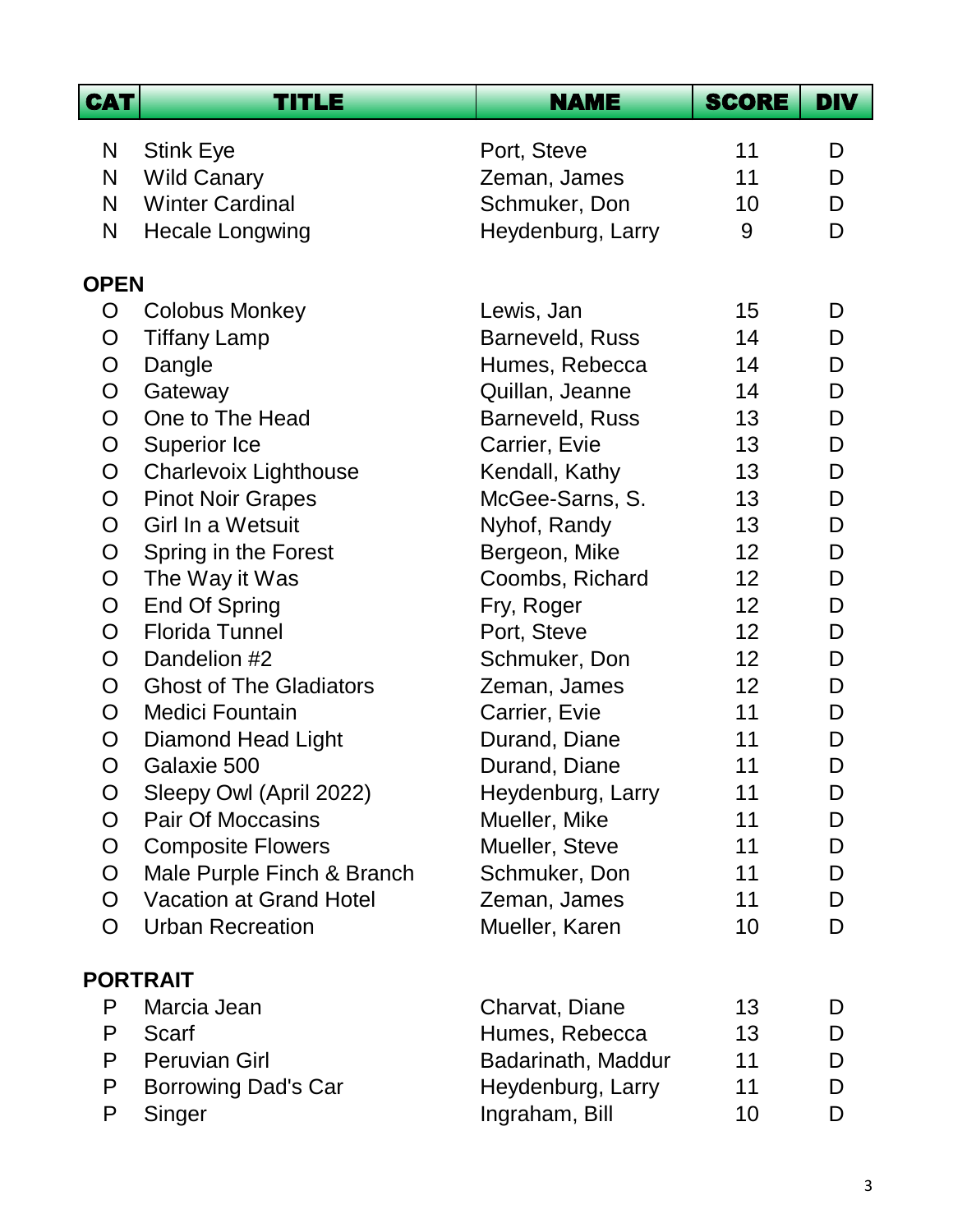| <b>CAT</b>    | TITLE                        | <b>NAME</b>        | <b>SCORE</b> | <b>DIV</b> |
|---------------|------------------------------|--------------------|--------------|------------|
| P             | Morgan And Soren             | McGee-Sarns, S.    | 10           |            |
| <b>SCAPES</b> |                              |                    |              |            |
| S             | Chiricahua Hoo Doos          | Lewis, Jan         | 14           |            |
| S             | Mirrored in The Morning      | Quillan, Jeanne    | 14           | D          |
| S             | <b>Yosemite Valley</b>       | Heydenburg, Larry  | 13           | D          |
| S             | <b>Saguaro National Park</b> | Landheer, Della    | 12           | D          |
| S             | Sandstone Window             | Mueller, Karen     | 12           | D          |
| S             | <b>Rain Forest Dirt Road</b> | Nyhof, Randy       | 12           | D          |
| S             | Machu Picchu                 | Badarinath, Maddur | 11           |            |

## PRINTS

 $\overline{\phantom{a}}$ 

| <b>CAT</b> | TITLE                            | <b>NAME</b>            | <b>SCORE</b>    | <b>DIV</b> |
|------------|----------------------------------|------------------------|-----------------|------------|
|            |                                  |                        |                 |            |
| A          | <b>Street Musician</b>           | <b>Barneveld, Russ</b> | 14              | P          |
| C          | Afloat                           | Barneveld, Russ        | 14              | P          |
| 0          | <b>Posterized Mill</b>           | Heydenburg, Larry      | 14              | P          |
| 0          | <b>Wine Illusion</b>             | Barneveld, Russ        | 14              | P          |
| P          | Amey                             | Heydenburg, Larry      | 14              | P          |
| S          | <b>Row after Row</b>             | Lewis, Jan             | 14              | P          |
| A          | <b>Cello Still Life</b>          | Nyhof, Randy           | 13              | P          |
| J          | <b>Roman Soldiers</b>            | Howard, Larry          | 13              | P          |
| М          | <b>Endale Arch</b>               | Lewis, Jan             | 13              | P          |
| N          | Fledgling Owl #1                 | Howard, Larry          | 13              | P          |
| N          | <b>Hecale Longwing</b>           | Heydenburg, Larry      | 13              | P          |
| 0          | <b>Redtail Hawk on Driftwood</b> | Nyhof, Randy           | 13              | P          |
| 0          | The Calder                       | Barneveld, Russ        | 13              | P          |
| 0          | Then Came the Crows              | Nyhof, Randy           | 13 <sup>2</sup> | P          |
| P          | <b>Black on Black</b>            | Humes, Becky           | 13              | P          |
| P          | <b>Royal Smile</b>               | Lewis, Jan             | 13              | P          |
| A          | <b>Feeling the Groove</b>        | Lewis, Jan             | 12              | P          |
| A          | <b>Philipino Guitarist</b>       | Howard, Larry          | 12 <sup>2</sup> | P          |
| М          | <b>Abandoned Boat WA State</b>   | Nyhof, Randy           | 12 <sup>°</sup> | P          |
| Μ          | Sillouette by the Window         | Humes, Becky           | 12              | P          |